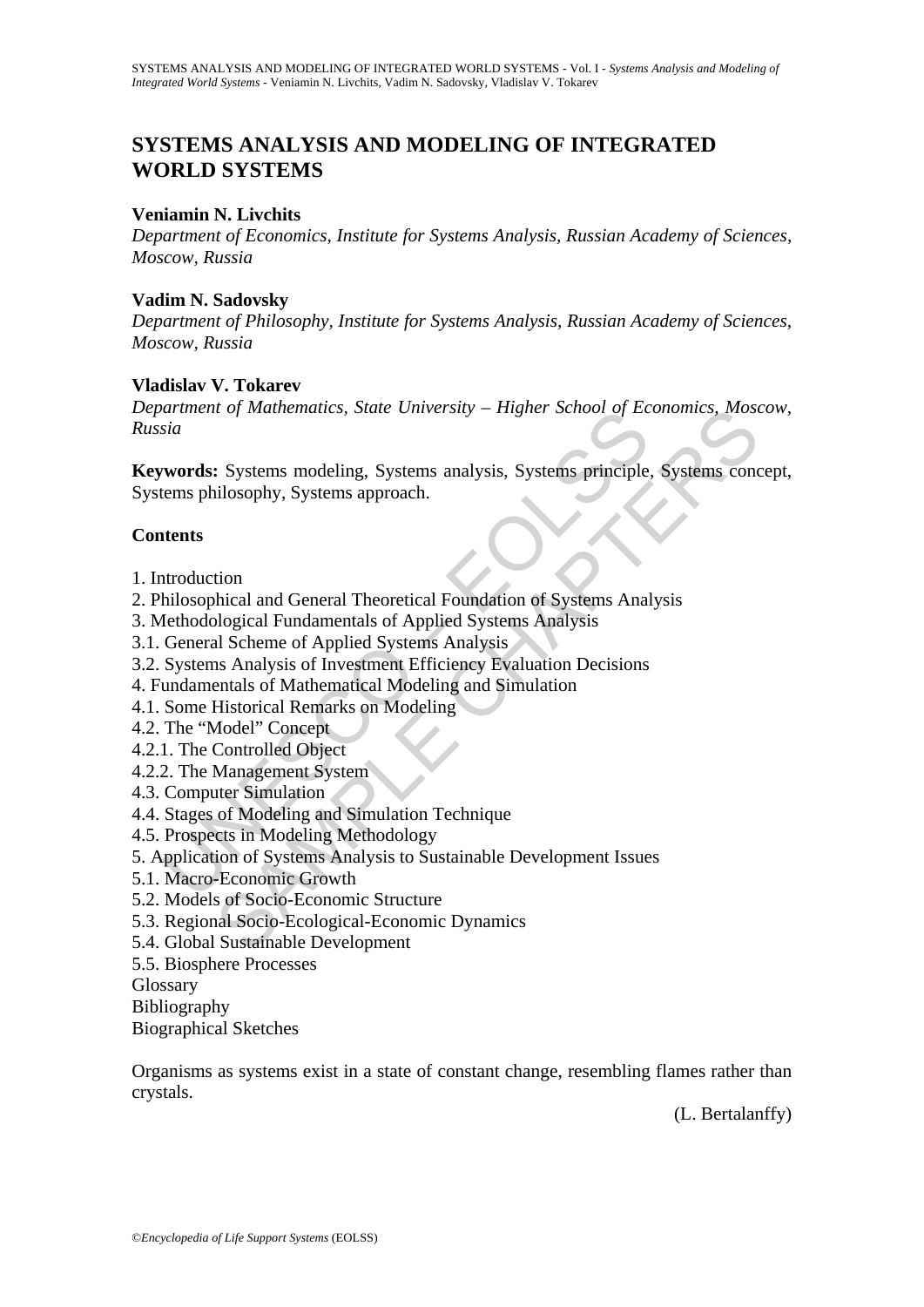## **Summary**

The problems of development in the modern world are important and complex. They need approaches that can provide plausible solutions. The systems approach to global problems holds much promise and may be used to gain an understanding of the global processes: social, economic, technical, ecological, and so on. Advances in systems philosophy, general systems theory, and systems analysis that occurred during the second half of the twentieth century, are useful for finding solutions to a wide range of important problems at a qualitative level.

Methods of mathematical modeling and computer simulation that were originally developed for studying physical processes and human-made systems are effective tools for the quantitative analysis of systems. Rapid advances in cybernetics, computing techniques, and the various subject fields are now allowing scientists to model highly sophisticated problems of regional and global development. Until recently this activity was limited to hypothesis testing, revealing hidden behavior, claims, and criticism. In future a theory should be developed dealing with understanding of models' similarity, and considerable efforts must be put into developing realistic models and to applying them to solve many of the pressing problems of development, and the need to protect ecosystems.

## **1. Introduction**

miques, and the various subject fields are now allowing scientis<br>insticated problems of regional and global development. Until re<br>limited to hypothesis testing, revealing hidden behavior, claims<br>re a theory should be devel and the various subject fields are now allowing scientists to model his<br>a and the various subject fields are now allowing scientists to model his<br>d problems of regional and global development. Until recently this act<br>d to In different spheres of modern life (production, culture, science, and so on), all of us have to confront various problems. In our efforts to handle and manage them, we must study their structure, gain insight into their behavior, and take appropriate decisions. In this process the keyword is "system." Notions (scientific concepts, disciplines, and associated tools) such as "general systems theory," "systems philosophy," "systems approach," "systems analysis," "systems synthesis," "systems studies," and "systems modeling" have been developed for the purpose. There are different views about their value with respect to their nature, role, significance, and relevance. According to some, they are of great importance, while others consider them trivial and doubt their usefulness. There are some who do not even recognize their existence, especially in the case of systems philosophy. The purpose of this article is to outline the essential concepts so as to provide an overall perspective of the subject, avoiding arguments on these diverse points of view.

### **2. Philosophical and General Theoretical Foundation of Systems Analysis**

It is now possible to take decisions in unfamiliar situations, especially global ones, within the framework of systems thinking. Fundamental works in this field are: *General System Theory* by L. von Bertalanffy (1945), *Cybernetics* by N. Wiener (1948), and the work on 'Praxiology' done by T. Kotarbinski during the 1930s and 1940s.

First let us consider the concept of a system*.* A *system* is usually considered to be *a complex of interconnected components that forms a whole, or a set of objects in a state of interaction.* Depending on the nature of the objects included and a number of other factors, systems can be classified in various ways. Considering common features at a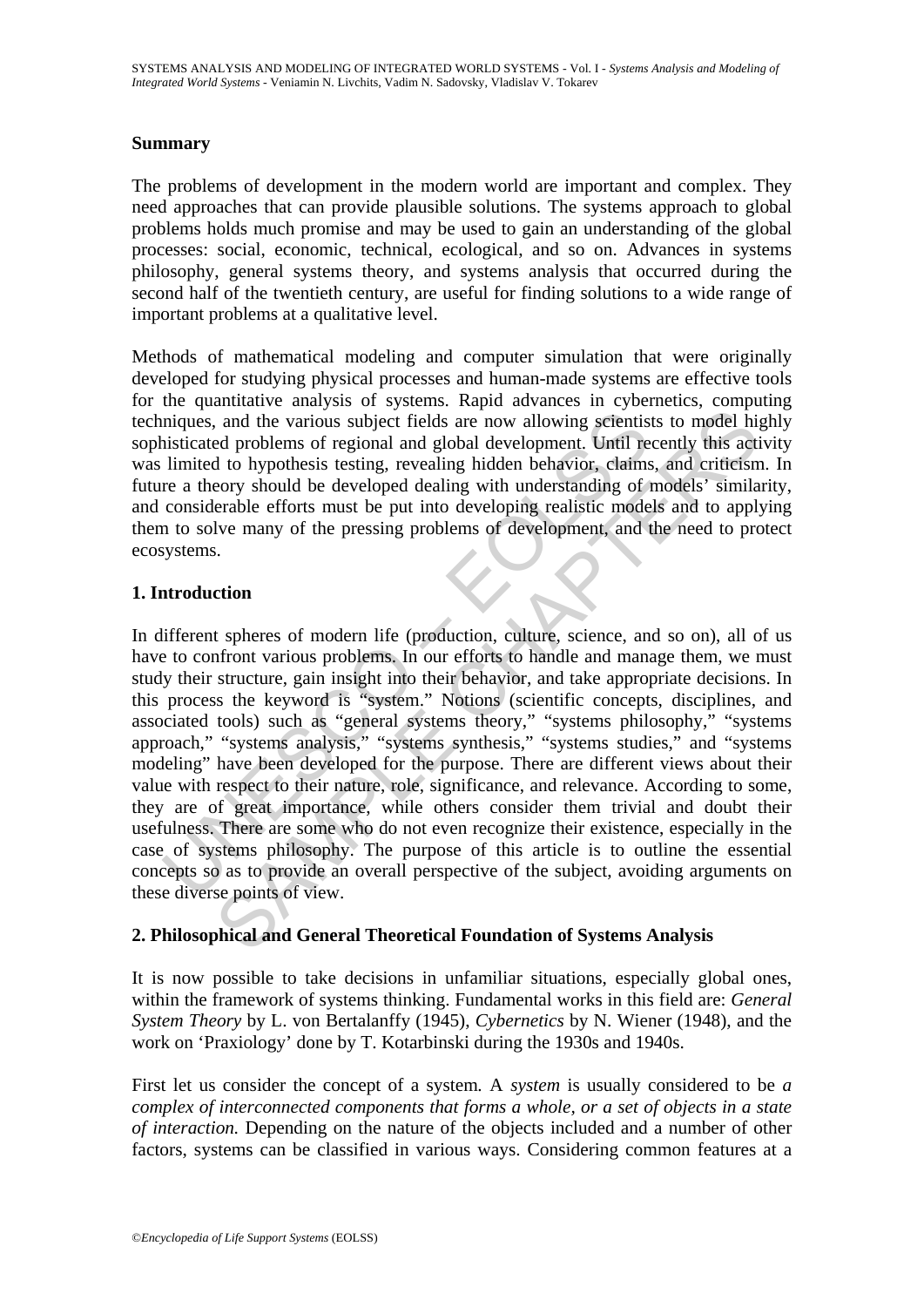certain high level, systems are often divided as follows (depending on the basis chosen for classification):

- Natural (created by nature) and artificial (human-made)
- Closed (do not exchange energy, matter, or information with their environment) and open (exchange energy, matter, and information with their environment)
- Static (time invariant structure and characteristics) and dynamic (structure and characteristics can change over time)
- Manageable (where it is possible to change characteristics of the system on the whole or its components—subsystems, objects, elements—at the expense of artificially created impacts) and unmanageable
- Stable and unstable (depending on the behavior in the system caused by a disturbance).

However, a range of other classifications is also used. For example, systems may be termed technical, social, economic, and so on, according to the nature of their activity. They may be called simple or complex, depending on the quantity and character of inter-relations between the components, as well as with their environment.

stable and unstable (depending of the behavior in the sy<br>disturbance).<br>wever, a range of other classifications is also used. For example<br>ed technical, social, economic, and so on, according to the nature<br>y may be called si able and unstable (depending on the behavior in the system caused is<br>turbance).<br>
a range of other classifications is also used. For example, systems main<br>
chincial, social, economic, and so on, according to the nature of t *General systems theory* was developed between 1930 and 1960 by Ludwig von Bertalanffy in direct connection with his researches in biology. From a philosophical point of view he was not satisfied with the extreme approaches towards the end of the 1920s: *mechanism* because of its faulty logic in explaining natural phenomena, and *vitalism* because of what seemed to him an irrational world-view during the course of its study. Bertalanffy embarked on the formulation of theoretical biology on the basis of the ideas of organisms by combining the concept of wholeness (inherent in *vitalism*, too, but with a different meaning)—the priority of the integral properties of a system over the properties of its components—and the analytical apparatus of statistical thermodynamics (inherent in *mechanism*), thereby making it possible to describe and integrate properties of the aggregate of the objects. This approach permitted him first to formulate open systems theory in the 1930s and then, in the late 1940s and early 1950s, to come forward with a program for constructing a general theory of systems. Apart from pragmatically pursuing the goals of his study of biological objects, which was perhaps his primary interest, Bertalanffy paid considerable attention to philosophical comprehension of a new approach. *Systems philosophy* and *systems principle* form the core of this approach.

*Systems philosophy:* This term was introduced around the 1970s by E. Laszlo, a professor of philosophy at New York University. In his opinion the essence of systems philosophy is the recognition of, first, holism as methodology and ontology, second, integration of scientific knowledge as the ideal which ought to be aspired to, third, the unity of nature as a philosophical setting, and fourth, humanism as a goal of science. Sharing these ideas for the most part, Bertalanffy thought that systems philosophy consisted of three relatively independent parts: *systems ontology*, *systems gnosiology,* and *systems value theory*. By embracing nearly all essential scientific philosophical bases in this way he seems to have exaggerated the philosophical importance of the systems concept. Nevertheless, general systems theory, along with other significant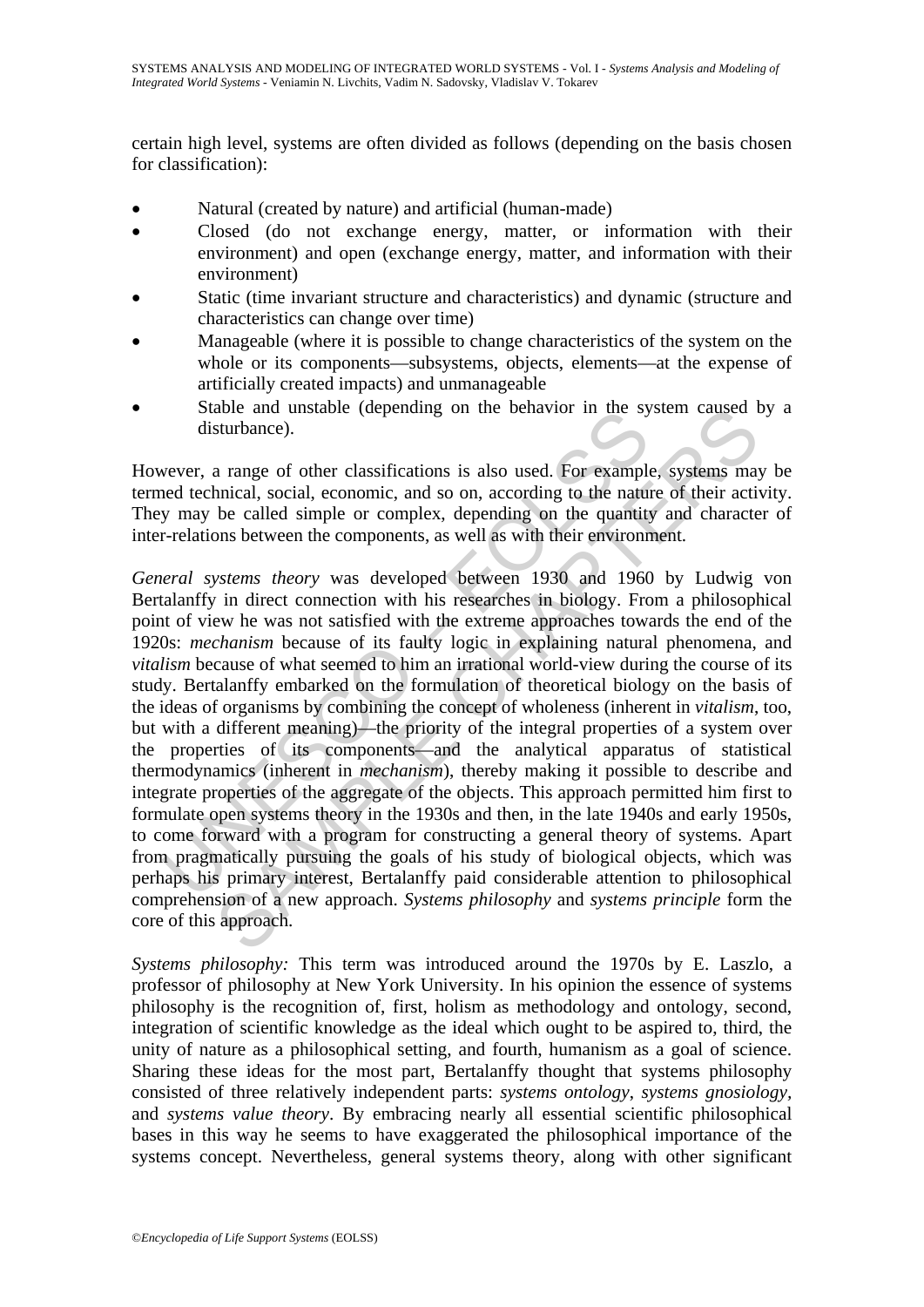scientific achievements of the same period such as cybernetics, information theory, modeling theory, and so on, has inspired fruitful research in practically all the most important directions of science, including in systems philosophy itself (by M.Bunge, A. Buhm, A.Rupoport, I. Blauberg, V.Sadovsky, and E. Yudin among others). It has also been effectively applied in all developed countries. As a result, despite the lack of universal acceptance of the scientific point of view and the absence of a uniform nomenclature, it is still possible nowadays to speak about the existence of a systems concept, because it provides useful solutions to problems in various spheres of human activity (scientific, socio-economic, ecological, etc.) and particularly in tasks related to energy supply, transport, rural economy, and other fields.

*Systems concept*. This contains several important elements of systems character. As it is still at a stage of intensive development many aspects are not defined fully. Their structure too is far from being robust and many questions are still debated. Nevertheless, based on an understanding of the essential sense of these elements, the following definitions can be made.

cture too is far from being robust and many questions are still debtary on an understanding of the essential sense of these elementions can be made.<br>
ems principle (the principle of systemacity) is the core of systems cons is to is far from being robust and many questions are still debated. Neverthelen understanding of the essential sense of these elements, the follow can be made.<br>
En understanding of the essential sense of these elements, t *Systems principle (the principle of systemacity)* is the core of systems philosophy. It suggests considering the set of objects (phenomena and processes) in question from the point of view of general systems theory, while reflecting, first of all, peculiarities of the ratio of the whole and parts within the limits of the systems, as well as their interaction with the environment.

The main aspects of the systems principle are the following:

- Focus on the wholeness of systems
- Interrelations of the whole and the parts within a system
- Primacy of the whole over the parts
- Hierarchical structure of complex systems
- Interactions of an object within the system with the others
- Availability of the whole environment and its influence on the system under study
- Dynamism of systems, their structure and features of their elements
- Possible ambiguity of the state and behavior of the environment and systems under consideration in future
- Stability of complex systems to the uncertainties
- Self orientation and self-regulation of systems towards high efficiency of performance through their functions.

Thus, systems principle, on the one hand, differs greatly from the well-known classical principles that form the basis of mechanism, physicalism, biologism, and others, in which it is peculiar to meet conditions of an exception of the above aspects prohibited by the appropriate laws (Roden's principle: cutting off all the unnecessary) and sufficiency of "pure experiments"—deduction can give the rest (the principle of local experiment). On the other hand, it proceeds from the possibility of development of systems, with an objective related to the improvement of their dynamic stability and efficiency in terms of uncertainty of changes in the environment that have a substantial influence on them. Dynamic resistance, a property of systems that preserves their ability to realize their main function efficiently (perhaps changing structure, parameters of the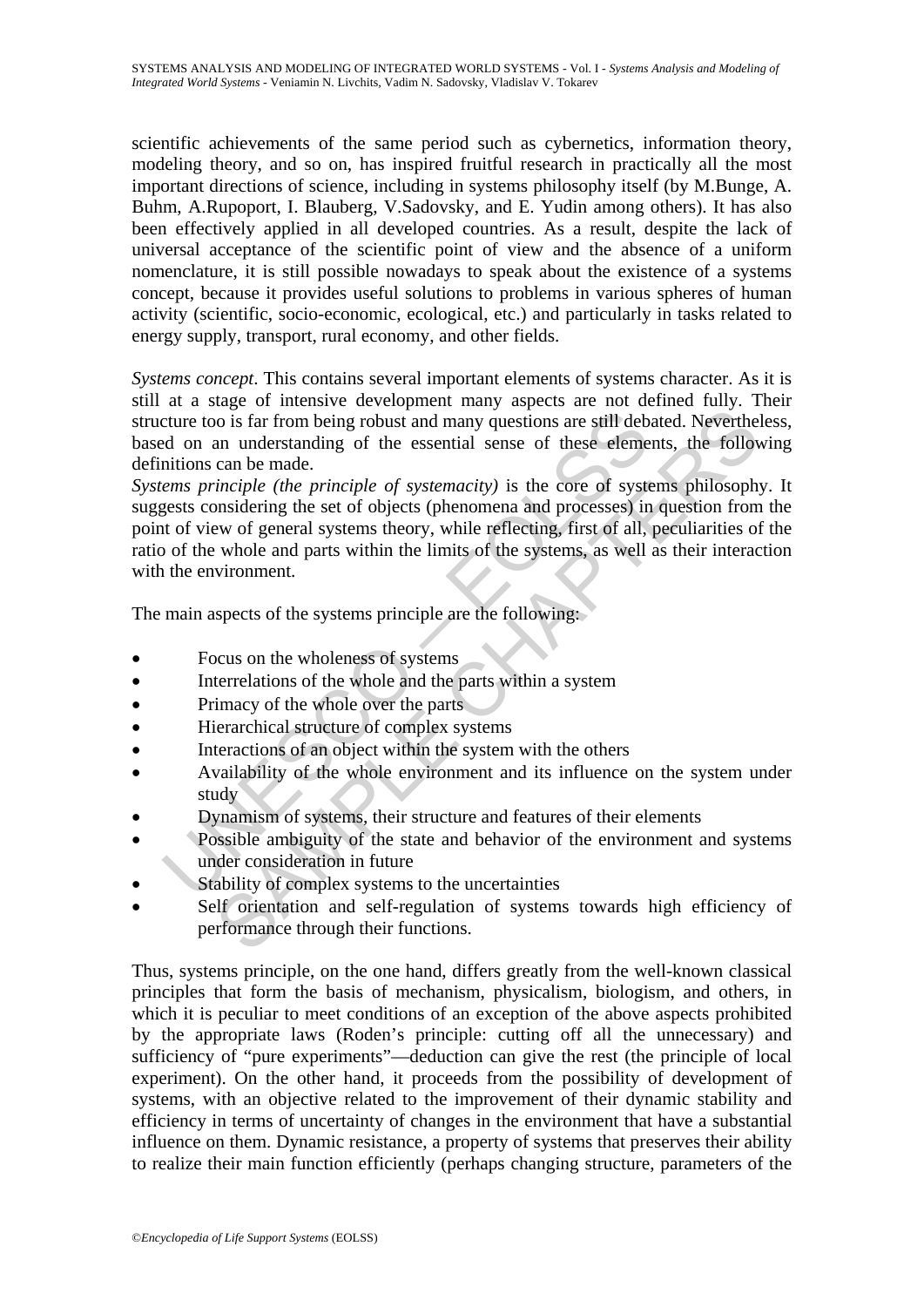components, and so on), will also be implied. Efficiency is estimated with respect to "the cost" of the realization of a function and the total cost and results of the activity of the systems.

le opportunities for adaptive management, which is very importated to fiview. Certainly, along with all this, reasonable rules of optinties and the controlled one. "This is expansible rules of optintial choice of rational provides for adaptive management, which is very important from a prace w. Certainly, along with all this, reasonable rules of optimization should provide eve. Certainly, along with all this, reasonable rules of optimizatio *Systems approach.* This is a methodological approach based on particular scientific cognition and social and economic practice. The approach considers the objects as systems and is based on the systems principle. In particular, it proceeds with the understanding that the properties of the whole, as a rule, differ from those of the aggregate of its components. It recognizes the existence, alongside direct (internal) and indirect (external) impacts in the systems, of synergetic effects of the interaction of the components (emergent effects, namely the impacts of integrity, effects of concentration, agglomeration, and so on). It also recognizes that the future state and behavior, especially of complex real world systems, are in any case unpredictable, thus giving ample opportunities for adaptive management, which is very important from a practical point of view. Certainly, along with all this, reasonable rules of optimization should be observed, in particular, W.R. Ashby's Law of Necessary Diversity, which provides a potential choice of rational managerial impact: "Diversity of a controlling object should be higher than that of the controlled one." From this point of view, Aurelio Peccei, a founder of the Club of Rome and its first President, characterized the systems approach succinctly: "A keen demand for systems approach is dictated by the complex character of the modern world itself, as interconnections of separate components are often more important than the components themselves."

*Systems modeling:* This is a description of a system under study with the help of a certain language, based on the requirements of the systems approach. Since mathematical language is very convenient for such description, in most cases we can speak about mathematical systems modeling.

*Systems analysis:* This is a branch of science whose goal is to use, on the basis of systems approach, the existing methodological means (and to elaborate new ones) of studying complex natural systems in order to understand how they function, and to analyze artificial systems for the purpose of development through effective solutions. In order to understand systems analysis and the specific methods of its application systems research, we can compare it with traditional scientific methods, such as those applied in natural sciences. It is well known that their validity is determined by the fact that in most cases they have the following premises:

- The possibility of accurate testing of the underlying assumptions
- The repeatability and strict recurrence of the results
- Objective and unambiguous conclusions, which are free from the personal prejudices and interests of the researcher.

In systems analysis, particularly applied to the tasks of social and economic character in which weakly structured elements and weakly formalized factors occur (for example, individuals, collectives, societies as a whole) those premises (as a rule) do not apply, for the following reasons: the information used may be incomplete or unreliable; the decision-makers may not fully understand the purposes or methods of the study; it may be impossible to take into account all influential factors because of their complexity,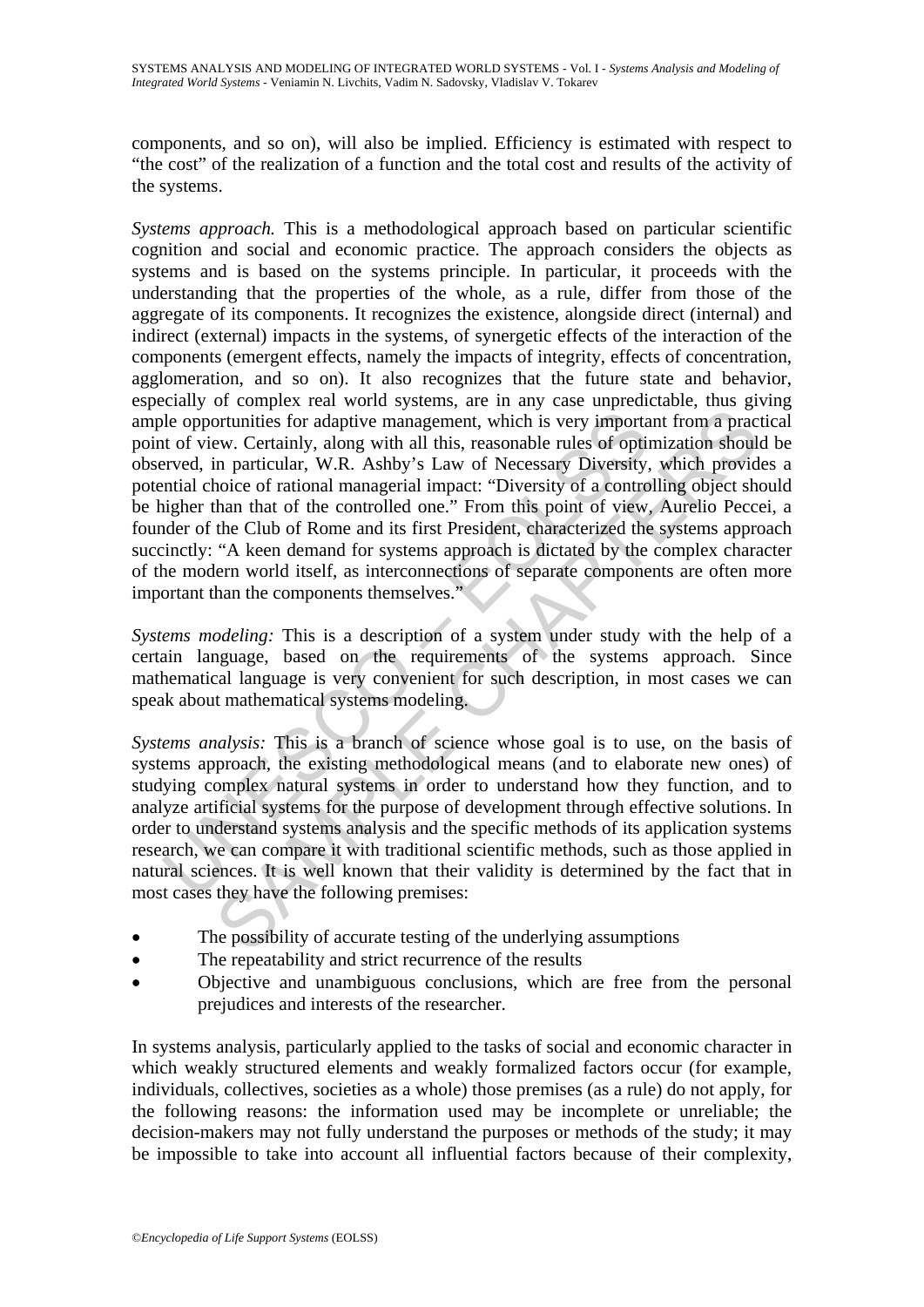lack of knowledge and so on. Therefore, systems analysis takes account of the "human factor" as an important element. Factors such as human intuition and human–machine procedures in searching for optimal or rational decisions give rise to a system of "object and subject unity."

# **3. Methodological Fundamentals of Applied Systems Analysis**

# **3.1. General Scheme of Applied Systems Analysis**

*Applied systems analysis:* This is an application of systems analysis methodology for solving a variety of complex problems (political, technical, social, economic) of human activity. Often, in reality, the need to allocate resources for the implementation of decisions may somehow shift the emphasis from clearly defined purposes to simply achieving the most effective results. There is a need for a deeper systems study of the specificity of objects, consideration of possible alternatives of their behavior and development, valid models, estimates, and mechanisms for the implementation of decisions.

In conformity with the aims under consideration, general principles of carrying out systems analysis are being concretized to yield meaningful results. In this context the analysis has to meet the requirements set out below. To help gain an understanding of these requirements, consider for example the problem of providing normal lifesupporting conditions at global, regional, and local levels by means of production and infrastructure systems (energy, transport, and so on):

- eving the most effective results. There is a need for a deeper syificity of objects, consideration of possible alternatives of the isloment, valid models, estimates, and mechanisms for the isloms.<br>
Conformity with the aims The most effective results. There is a need for a deeper systems study of objects, consideration of possible alternatives of their behavior of possible alternatives of their behavior of volicets, consideration of possible It is necessary to consider the complexity of infrastructural systems, which generally consist of a great number of interconnected net elements, of many different types. The interaction of individual subsystems among themselves, the presence of their own "interests," aims, and criteria of estimate, socioeconomic mechanisms of functioning, etc. give rise to considerable synergetic effects. In such systems, too great a focus on local profits of the subsystem could result in unprofitable decisions for the whole system and, ultimately, for many people. Therefore, it is necessary to have an appropriate mechanism to co-ordinate "interests" whose parameters can be adjusted to provide a consensus and decisions profitable for all the participants.
- Consideration of the hierarchy (multilevel character) of infrastructural systems and subsystems, and its temporal and spatial consequences in various aspects, gives rise to the need for systems co-ordination in all aspects: appropriate aggregation and disaggregation of parameters and characteristics of functioning and development of infrastructural subsystems at different hierarchical levels, and the choice of criteria and efficiency indices that have a single hierarchical directivity.
- One must consider the manageability of infrastructural subsystems at all hierarchical levels in order to choose the path for the most efficient achievement of the stated aims. Taking decisions that provide movement along the most profitable trajectory can be aided simultaneously by the descriptive and prescriptive aspects of systems analysis, helping to change the state and behavior which exist to those which should exist.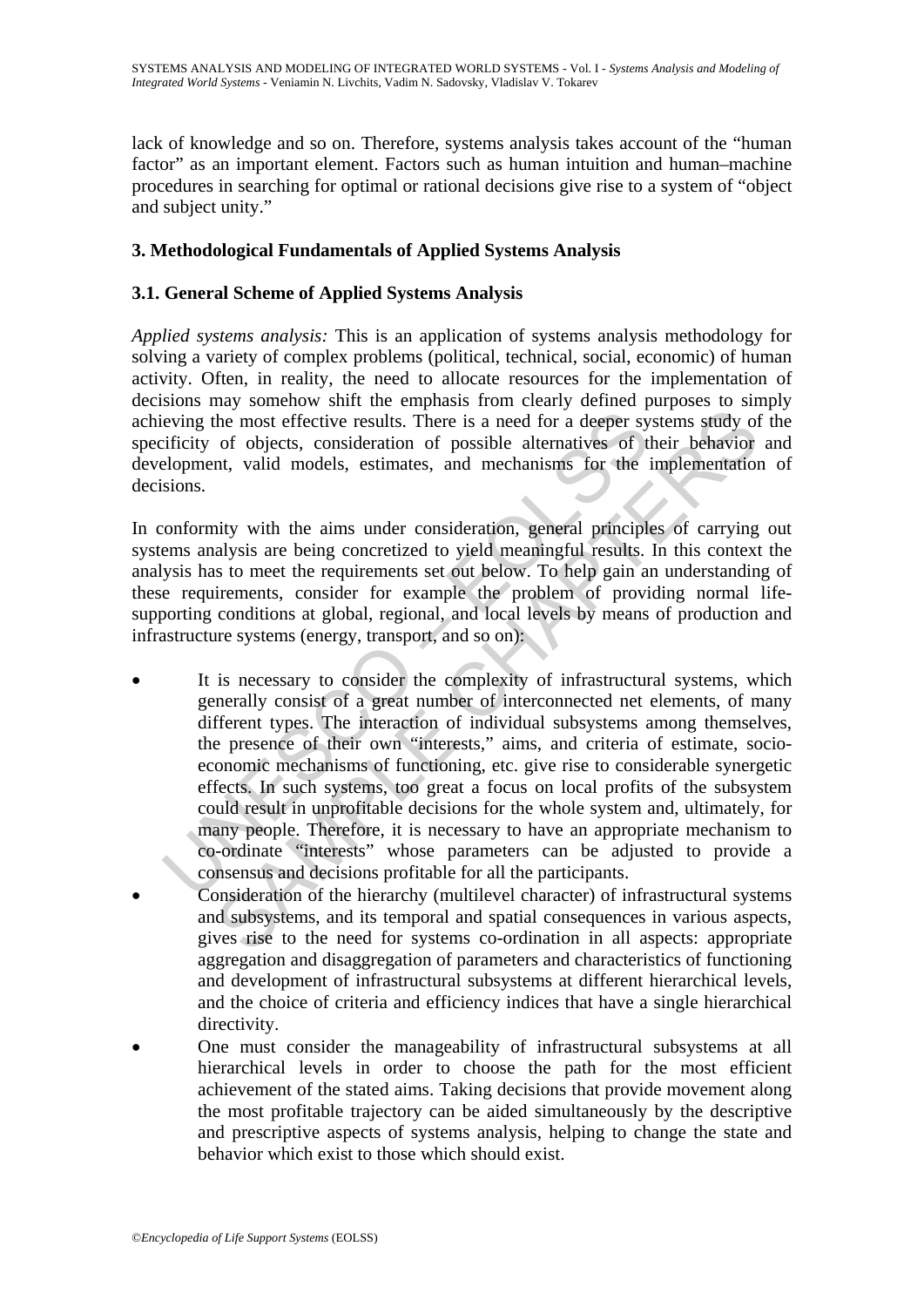- A dual approach to the analysis of the infrastructural systems is required. This means on the one hand, considering them as relatively independent dynamic systems, developing according to their own regularities, and on the other, as integral parts of a more general socio-economic system, which they serve.
- Systems analysis makes use of models both according to their internal description (i.e. when processes that take place in systems are studied directly, dynamic characteristics of these processes are determined by their structure and parameters), and according to their external description ("black box" models and causal "input–output" models).
- A comprehensive study is needed of the different (social, economic, and other) consequences of the decisions taken, not only in infrastructural systems themselves, but also in the other related systems such as supply of resources, product (services) consumers, accounting for the uncertainty of those consequences in future, due to the ambiguity of possible "states of nature," as well as to the "man-machine" character of the decision process, and even infrastructural systems themselves.

A more or less typical scheme of applied systems analysis includes the following stages.

- Problem exposure, statement, formulation and organization.
- Study of the specificity of the problem (process, object) in question, its internal and external connections in temporal, spatial, structural, and other necessary aspects.
- Analysis of the main structural elements of the problem at a qualitative level.
- Specification of the aims and criteria, determination of their hierarchical interconnections, and deciding on the possibilities of ranking and quantitative estimate.
- Determination of possible alternative ways to achieve the aims and the most important limitations and mechanisms necessary for stable functioning in unforeseen circumstances.
- Acquisition of initial data, evaluation of the data for completeness and authenticity, possibilities of data renewal and quality enhancement.
- product (services) consumers, accounting for the dimensioner consequences in future, due to the ambiguity of possible "simple "simple "simple "simple "simple "simple "simple "simple "simple "simple "simple "simple "simple bound (services) consumers, accouning for the uncertainty of a<br>sinsequences in future, due to the ambiguity of possible "states of nature,<br>ell as to the "man-machine" character of the decision process, and c<br>frastructural • Construction of models, quantitative analysis of the main structural elements, determination of characteristics connected with alternatives and related to the total (including not only direct and indirect components but also synergetic ones).
- Carrying out calculations according to the models, synthesis of quantitative and qualitative analysis results, introducing expert corrections and preparation of decisions and, if necessary, correction of the models, initial data, repeated calculations, and synthesis of the results.

From the given scheme it is clear that systems analysis procedure has an iterative character with multiple mutual co-ordination of the intermediate results according to systems considerations. In other words, during the process of systems analysis systems synthesis is also taking place.

*Systems research:* This is the study of various complex problems by methods of systems analysis, on the basis of systems principle and using the systems approach as the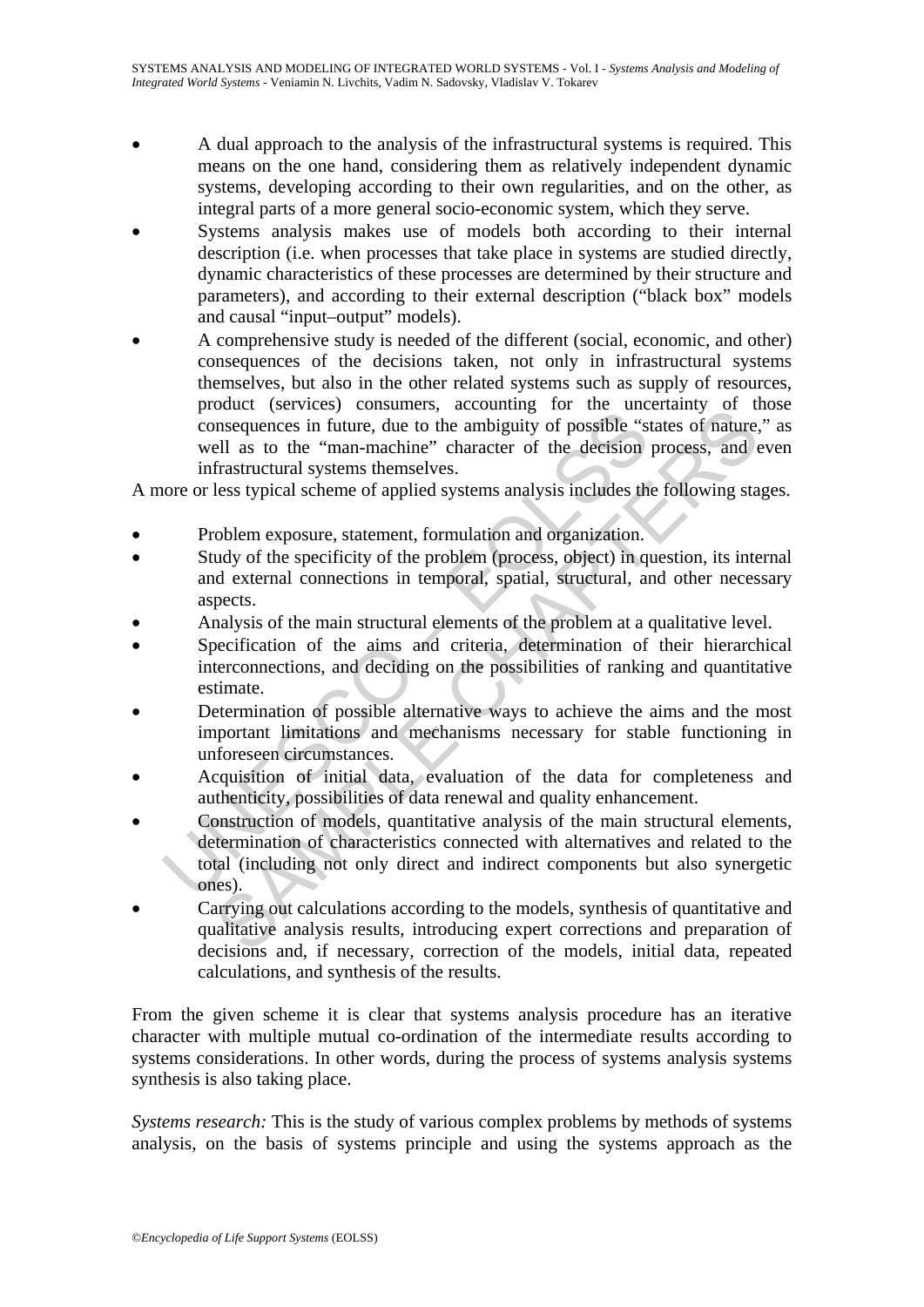methodology. As the main tool, especially under solving practical tasks, systems modeling and corresponding mathematical methods are applied.

-

- -
- -

# TO ACCESS ALL THE **33 PAGES** OF THIS CHAPTER, Visit: [http://www.eolss.net/Eolss-sampleAllChapter.aspx](https://www.eolss.net/ebooklib/sc_cart.aspx?File=E1-26-00)

#### **Bibliography**

Bertalanffy, L. von. 1950. An Outline of General System Theory. *British Journal of the Philosophy of Science*, Vol.1, pp. 134–64.

––––. 1971. *General System Theory*: *Foundations, Development, Applications*. London. [The main foundations of general system theory are set out, its most important initial premises and distinctions from the other methodological directions.]

Daellenbach Haus, G. 1994. *Systems and Decision Making. A Management Science Approach*. Wiley. 545 pp. [Foundations of systems approach of systems thinking and behaviour, systems modeling and taking efficient decision on this base are set out.]

Dudley, P. (ed.) 1995. *Kotarbinski's Praxiology.* Hull, UK, Centre for System Studies Press. 347 pp. [The essence of praxiology, i.e. rational activity theory, is set forth.]

Livchits, V. N. 1986. *Systems Analysis of Transportation Economics* (in Russian). Moscow, Transport. 240 pp. [The main concepts of systems approach are analyzed as well as its application after an example of studying internal and external connections of transport systems.]

Meadows, D. H.; Robinson, J. M. 1985. *The Electronic Oracle: Computer Models and Social Decisions*. Chichester, New York, Brisbane, Toronto, Singapore, J. Wiley. 455 pp. [A lucid presentation of the ideas, methodology and applications of systems dynamic modeling.]

Meadows, D. L. 1974. *Dynamics of Growth in a Finite World,* Cambridge, Mass., Wright Allen. [This presents a detailed interdisciplinary model of the world system and alternative scenarios of its evolution.]

nography<br>
indiffy, L. von. 1950. An Outline of General System Theory. *British Journa*<br>
icc, Vol.1, pp. 134–64.<br>
1971. *General System Theory: Foundations, Development, Applications*<br>
dations of general system theory are s y<br>
1. von. 1950. An Outline of General System Theory. *British Journal of the Philosop*<br>
1. pp. 134–64.<br>
1. pp. 134–64.<br>
6 General System Theory: *Foundations, Development. Applications*. London. [The<br>
of general system th Mesarovic, M. D.; Masco, D.; Takahara, Y. 1970. *Theory of Hierarchical, Multilevel Systems*. New York and London, Academic Press. 344 pp. [Principles of construction and optimization of multilevel hierarchical systems are set out, mathematical models of hierarchical structures and their advantages are studied.]

Petrov, A. A.; Pospelov, I. G.; Shananin, A. A. 1999. *From Gosplan to the Ineffective Market: A Calculus of Evolution of the Russian Economic Structures* (in Russian). Lewiston, N.Y., Edvin Mellen. 392 pp. [This book presents a general approach to mathematical modeling of a transition economy. The general approach effectiveness is demonstrated by mathematical models used to analyze the transition of the Russian economy in 1980–98.]

Rao, G. P.; Al Gobaisi, D. 2001. A System and Control Perspective of Sustainable Development. *Proceedings of Systems Science,* Vol. 14, September 11–13 2001. Wroclaw, Poland [The problem of sustainable development is placed within the broad framework of systems and control theories. The whole of our planet is regarded as a giant controllable system.]

Samarskii, A. A.; Mikhailov, A. P. 2001. *Principles of Mathematical Modelling: Ideas, Methods, Examples*. London, New York, Philadelphia, Singapore, Taylor & Francis. 360 pp. [This book considers the principles of model construction and realization and describes links between parts, model and algorithm from the triad of mathematical modeling: model–algorithm–code.]